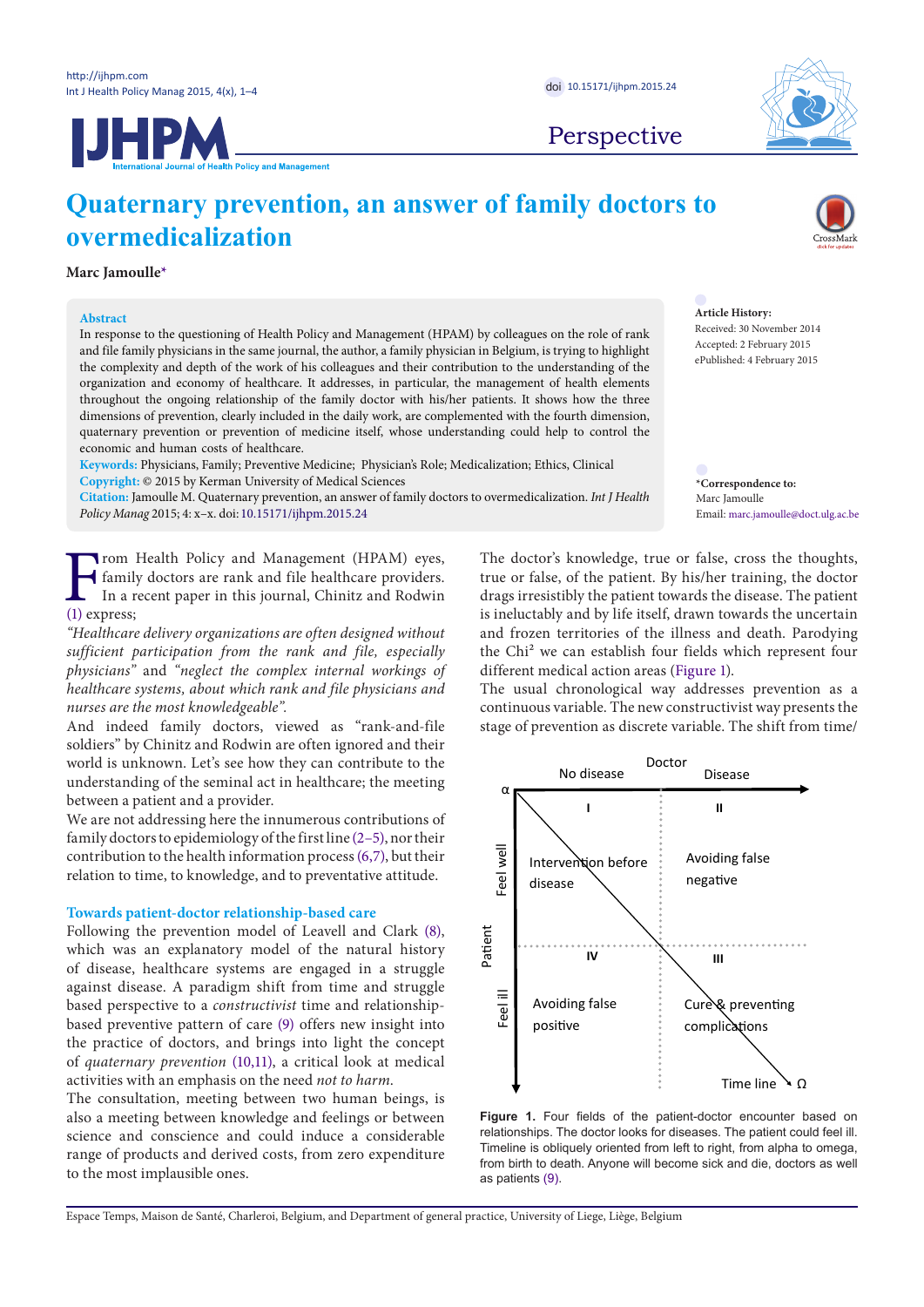disease-based prevention towards a time/relationship-based prevention offers also new perspectives into a physician's work. By introducing a fourth position, this shift forces the doctor to have a critical look at his/her own activity and influence as potentially harmful for the patient and to question the ethical limits of his/her activities. Quaternary prevention, also known as P4, is then a new term for an old concept: first, do not harm ([Figure 2\)](#page-1-0). Alternatively, the four definitions of prevention [\(12\)](#page-2-9) offer a structured way to discuss four kinds of actions of family doctors.

## **Quaternary prevention concept expanding worldwide**

The P4 concept is now widely recognized<sup>1</sup>. The quaternary prevention movement encompasses the current international movement against overmedicalization and has been endorsed by family doctors in South America [\(13–](#page-2-11)[15\)](#page-2-12), Europe [\(16](#page-2-13)– [18](#page-2-14)), and Asia [\(19,](#page-2-15)[20\)](#page-2-16).

The enthusiasm generated around this topic shows the P4 concept used as a framework for a multifaceted repositioning of current questions and limitations of medical practice: disease invention [\(21](#page-2-17)), Attention Deficit Hyperactivity Disorder (ADHD) market extension [\(22\)](#page-2-18), transformation of symptoms into disease [\(23\)](#page-2-19), osteoporosis marketing, doubt in breast cancer mass screening [\(24](#page-2-20)) and HPV immunization [\(25\)](#page-2-21), drug marketing [\(26](#page-2-22)) as well as empathy and communication, the value of the symptoms, rational use of drug use in mental health, hypertension or dyslipidaemia or incidentaloma [\(27](#page-2-23)). And this list is not exhaustive [\(28\)](#page-2-24). Quaternary prevention involves the need for close monitoring by the doctor himself, a sort of permanent quality control on behalf of the consciousness of the harm they could, even intentionally, do to their patients ([29\)](#page-3-0). Quaternary prevention is about understanding that medicine is based on a relationship, and that this relation must remain truly therapeutic by respecting the autonomy of patients and doctors [\(30](#page-3-1)). P4 attitude acts as a resistance, a rallying cry against the lack of humanity of whole sectors of medicine and their institutional corruption [\(31](#page-3-2)[–33\)](#page-3-3).

# **The task of the family doctor includes naturally the four fields**

Caring and understanding patient's world is still the first duty of the family doctors. Unfortunately the next duty is now to protect patients against medicine. Skipping the word prevention from the table, transforms it in a family doctor basic job description. The four actions are in reality all the daily activities of a family doctor. Family doctors are used to address multiple problems during an encounter [\(34\)](#page-3-4). As continuity and longitudinality are foundational for family practice, prevention is naturally embedded in daily contacts. Let's follow this example: follow-up for a diabetic patient is a common task which is included in the third case, avoiding complications. But the doctors can ask the woman if she has already done her breast mammogram this year, a typically second field task while stop smoking counsel is a first field task. It is not rare that at the end of the encounter the patient asks for something unexpected like demanding a scan for her headache because she has heard about a cousin with headache and head tumour which is typically a fourth field task [\(Figure 3](#page-1-1)).

<span id="page-1-0"></span>

**Figure 2.** The patient-doctor relationship is at the origin of the four types of activities. The arrow shows that the P4 attitude is impacting all the activity [\(10](#page-2-7),[12](#page-2-9)).

<span id="page-1-1"></span>

**Figure 3.** The patient-doctor encounter could encompasses problems in each field.

#### **Towards shared decision-making**

It is the duty of the family doctors to follow Evidence-Based Medicine (EBM) [\(35\)](#page-3-5). It is also their duty to follow ethicallybased medicine [\(36](#page-3-6)). Non-smoking recommendation [\(37](#page-3-7)) is EBM-based, mammogram is doubtful [\(38](#page-3-8)), diabetes follow-up is questioned [\(39\)](#page-3-9) and head scan for headache is a low likelihood [\(40\)](#page-3-10). But how will react the family doctor faced with questionable demands? Meeting the demand of patient is the easiest way to shorten the encounter but brings possible human and financial costs induced by false positive results, by overdiagnosis or more generally by overmedicalization. The difficult choice is to explain the doubt of the mammogram and the danger of irradiation. It is also difficult to explain the uncertainty of the results of a scan by using the time consuming shared decisionmaking process [\(41](#page-3-11)) to persuade the patient not go to further examinations.

"Not to do" is not as easy as accepting "to do" [\(42,](#page-3-12)[43](#page-3-13)). Doing further examinations and using defensive medicine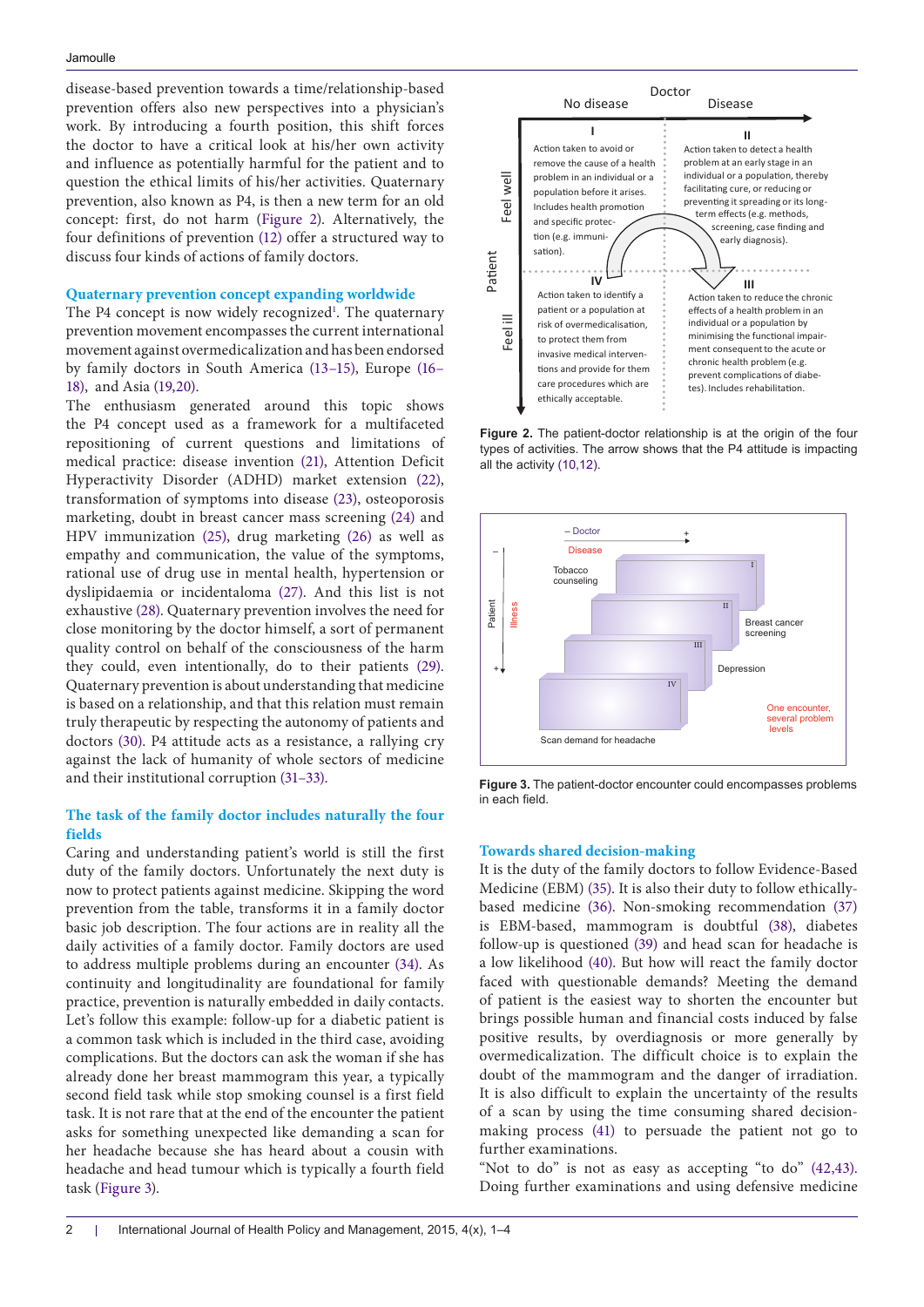approach will meet the anxiety of the patient and the anxiety of the doctor. A counsel of "not to do" needs trust between patient and doctor in supporting doubt. Are the health management policies ready to support patient and doctors to fight against overmedicalization and to face anxiety of uncertainty?

The distribution of preventative activities are now firmly established on a new model, privileging the patient-doctor relationships and introducing a cybernetic thinking on the healthcare activities with a special commitment to ethics [\(44\)](#page-3-14) and positive duty of beneficence [\(45\)](#page-3-15). P4 attitude acts as a response of family doctor facing overmedicalization, as a resistance, a rallying cry against the lack of humanity of large sectors of medicine.

## **Ethical issues**

Not applicable.

## **Competing interests**

The author is practicing family medicine in the same street with same families since 40 years. He is member of the Wonca International Classification Committee and PhD applicant at Department of General Practice, Liege University. He has very high level of intellectual competing interests but none of other nature.

#### **Author's contribution**

MJ is the single author of the manuscript.

## **Endnote**

<span id="page-2-10"></span>1. The P4 network is supported by the Wonca International Classification Committee website under the Quaternary Prevention rubric ([http://www.ph3c.](http://www.ph3c.org/P4) [org/P4](http://www.ph3c.org/P4) )

#### **References**

- <span id="page-2-0"></span>1. World Health Organization (WHO). WHO traditional medicine Chinitz DP, Rodwin VG. On Health Policy and Management (HPAM): mind the theory-policy-practice gap. *Int J Health Policy Manag* 2014; 3: 3613. doi: [10.15171/ijhpm.2014.122](http://dx.doi.org/10.15171/ijhpm.2014.122)
- <span id="page-2-1"></span>2. Harrison C, Britt H, Miller G, Henderson J. Prevalence of chronic conditions in Australia. *PLoS One* 2013; 8: e67494. doi: [10.1371/](http://dx.doi.org/10.1371/journal.pone.0067494) [journal.pone.0067494](http://dx.doi.org/10.1371/journal.pone.0067494)
- 3. Gijsen R, Poos R. Using registries in general practice to estimate countrywide morbidity in the Netherlands. *Public Health* 2006; 120: 923-36. doi: [10.1016/j.puhe.2006.06.005](http://dx.doi.org/10.1016/j.puhe.2006.06.005)
- 4. Lykkegaard J, Larsen PV, Paulsen MS, Søndergaard J. General practitioners' home visit tendency and readmission-free survival after COPD hospitalisation: a Danish nationwide cohort study. *NPJ Prim care Respir* Med 2014; 24: 14100. doi: [10.1038/](http://dx.doi.org/10.1038/npjpcrm.2014.100) [npjpcrm.2014.100](http://dx.doi.org/10.1038/npjpcrm.2014.100)
- <span id="page-2-2"></span>5. Laux G, Kuehlein T, Rosemann T, Szecsenyi J. Co- and multimorbidity patterns in primary care based on episodes of care: results from the German CONTENT project. *BMC Health Serv Res* 2008; 8: 14. doi: [10.1186/1472-6963-8-14](http://dx.doi.org/10.1038/npjpcrm.2014.100)
- <span id="page-2-3"></span>6. Lamberts H, Meads S, Wood M. Classification of reasons why persons seek primary care: pilot study of a new system. *Public Heal Rep* 1984; 99: 597-605.
- <span id="page-2-4"></span>7. Soler JK, Okkes I, Wood M, Lamberts H. The coming of age of ICPC: celebrating the 21st birthday of the International Classification of Primary Care. *Fam Pract*. 2008; 25: 312-7. doi: [10.1093/fampra/cmn028](http://dx.doi.org/10.1038/npjpcrm.2014.100)
- <span id="page-2-5"></span>8. Leavell H, Clark E. *Preventive Medicine for the Doctor in His Community an Epidemiologic Approach*. McGraw-Hill; 1958.
- <span id="page-2-6"></span>9. Jamoulle M. Information et informatisation en médecine générale [Computer and computerisation in general practice]. Dans: Les

<span id="page-2-7"></span>informa-g-iciens. Namur, Belgium: Press Univ Namur; 1986. p. 193–209. Available from: <http://hdl.handle.net/2268/170822>

- 10. Jamoulle M, Roland M. Quaternary prevention. WICC annual workshop: Hongkong, Wonca congress proceedings; 1995. Available from: <http://hdl.handle.net/2268/173994>
- <span id="page-2-8"></span>11. Jamoulle M. The four duties of family doctors: quaternary prevention - first, do no harm. *Hong Kong Pract* 2014; 36: 72-7.
- <span id="page-2-9"></span>12. Bentzen N. *Wonca Dictionary of General/Family Practice*. Maanedsskr: Copenhagen; 2003.
- <span id="page-2-11"></span>13. Norman AH, Tesser CD. [Quaternary prevention in primary care: a necessity for the Brazilian Unified National Health System]. *Cad Saude Publica* 2009; 25: 2012-20. doi: [10.1590/S0102-](http://dx.doi.org/10.1590/S0102-311X2009000900015) [311X2009000900015](http://dx.doi.org/10.1590/S0102-311X2009000900015)
- 14. De Vito EL. Prevención cuaternaria, un término aún no incluido entre los MESH. Med (Buenos Aires). *Fundación Revista Medicina (Buenos Aires)* 2013; 73: 187-90.
- <span id="page-2-12"></span>15. Silva AL, Mangin D, Pizzanelli M, Jamoulle M, Wagner HL, Silva DH, *et al.* Manifesto de Curitiba: pela Prevenção Quaternária e por uma Medicina sem conflitos de interesse. *Rev Bras Med Família e Comunidade* 2014; 9: 371–4. [in Portuguese]
- <span id="page-2-13"></span>16. Kuehlein T, Sghedoni D, Visentin G, Gérvas J, Jamoulle M. Quaternary prevention: a task of the general practitioner. Prim Care [Internet]. 2010. Available from: [http://www.primary-care.](http://www.primary-care.ch/docs/primarycare/archiv/de/2010/2010-18/2010-18-368_ELPS_engl.pdf) [ch/docs/primarycare/archiv/de/2010/2010-18/2010-18-368](http://www.primary-care.ch/docs/primarycare/archiv/de/2010/2010-18/2010-18-368_ELPS_engl.pdf)\_ ELPS\_[engl.pdf](http://www.primary-care.ch/docs/primarycare/archiv/de/2010/2010-18/2010-18-368_ELPS_engl.pdf)
- 17. Jamoulle M, Tsoi G, Heath I, Mangin D, Pezeshki M, Pizzanelli Báez M. Quaternary prevention, addressing the limits of medical practice. Wonca world conference Prague; 2013. Available from: <http://www.ph3c.org/PH3C/docs/27/000322/0000469.pdf>
- <span id="page-2-14"></span>18. Martin C, Heleno B, Hestbech M, Brodersen J. Screening Evidence And Wishful Thinking – A Europrev Workshop About Quaternary Prevention In General Practice. WONCA Europe Conference 2014, Lisbon, Portugal; 2014. Available from: http:// www.woncaeurope.org/content/ws407-screening-evidenceand-wishful-thinking-%E2%80%93-europrev-workshop-aboutquaternary
- <span id="page-2-15"></span>19. Jamoulle M, Roland M. Quaternary prevention. From Wonca world Hong Kong 1995 to Wonca world Prague 2013. In Wonca world conference Prague 2013 [Poster]. Available also in Chinese, Thai, Vietnamese, French, Spanish and Portuguese on http:/[/www.ph3c.org/P4](http://www.ph3c.org/P4)
- <span id="page-2-16"></span>20. Tsoi G. Quaternary prevention. *Hong Kong Pract* 2014; 36: 49- 50.
- <span id="page-2-17"></span>21. Alonso-Coello P, García-Franco AL, Guyatt G, Moynihan R. Drugs for pre-osteoporosis: prevention or disease mongering? *BMJ* 2008; 336: 126-9. doi: [10.1136/bmj.39435.656250.AD](http://dx.doi.org/10.1136/bmj.39435.656250.AD)
- <span id="page-2-18"></span>22. Conrad P, Bergey MR. The impending globalization of ADHD: Notes on the expansion and growth of a medicalized disorder. *Soc Sci Med* 2014; 122: 31-43. doi: [10.1016/j.](http://dx.doi.org/10.1016/j.socscimed.2014.10.019) [socscimed.2014.10.019](http://dx.doi.org/10.1016/j.socscimed.2014.10.019)
- <span id="page-2-19"></span>23. Moynihan R, Heath I, Henry D. Selling sickness: the pharmaceutical industry and disease mongering. *BMJ* 2002; 324: 886-91. doi: [10.1136/bmj.324.7342.886](http://dx.doi.org/10.1136/bmj.324.7342.886)
- <span id="page-2-20"></span>24. Gøtzsche PC, Nielsen M. Screening for breast cancer with mammography. *Cochrane database Syst Rev* 2009; 4: CD001877. doi: [10.1002/14651858.CD001877.pub3](http://dx.doi.org/10.1002/14651858.CD001877.pub3)
- <span id="page-2-21"></span>25. Tomljenovic L, Shaw CA. Human papillomavirus (HPV) vaccine policy and evidence-based medicine: are they at odds? *Ann Med* 2013; 45: 182-93. doi: [10.3109/07853890.2011.645353](http://dx.doi.org/10.3109/07853890.2011.645353)
- <span id="page-2-22"></span>26. Wolinsky H. Disease mongering and drug marketing. Does the pharmaceutical industry manufacture diseases as well as drugs? *EMBO Rep* 2005; 6P: 612–4. doi: [10.1038/sj.embor.7400476](http://dx.doi.org/10.1038/sj.embor.7400476)
- <span id="page-2-23"></span>27. Mariño Maria A. Incidentaloma. *Rev Bras Med Família e Comunidade* 2015; forthcoming.
- <span id="page-2-24"></span>28. Welch HG. *Overdiagnosed: Making People Sick in the Pursuit of*